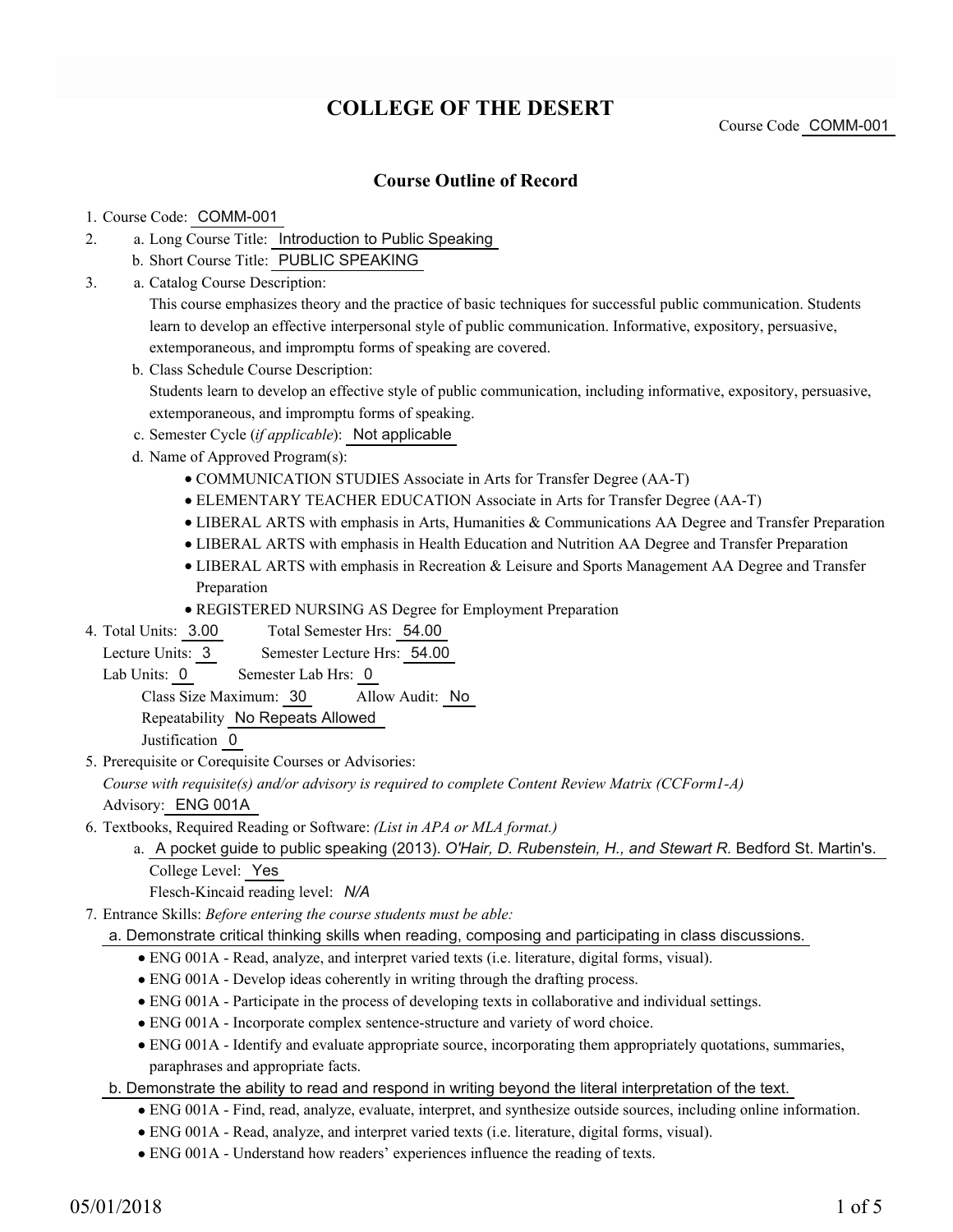## COMM 001-Introduction to Public Speaking

- ENG 001A Develop ideas coherently in writing through the drafting process.
- ENG 001A Write thesis statements, topic sentences, and ideas in an organized way in multi-page essays.
- ENG 001A Write essays with varied strategies, including persuasive essays, with a arguable theses and evidence from a variety types of sources.
- 8. Course Content and Scope:

## Lecture:

- 1. Principles of human communication
- 2. Theory and techniques of public speaking in society, including ethics, and the use of presentation aids.
- 3. Critical analysis of public discourse
- 4. Types of public speaking
- 5. Listening skills
- Elements of effective public speaking, including analysis of communication situation, ethics and 6. diversity, audience, occasion, purpose, selection of subject matter, research, evidence evaluation, organization, presentation skills, and evaluation of communication effectiveness.

Lab: *(if the "Lab Hours" is greater than zero this is required)*

9. Course Student Learning Outcomes:

#### 1.

Analyze audience to select effective rhetorical strategies.

## 2.

Demonstrate effective outlining in organization, thesis construction, and support with credible research.

3.

Demonstrate effective nonverbal delivery.

## 4.

Evaluate speeches by providing appropriate feedback.

- 10. Course Objectives: Upon completion of this course, students will be able to:
	- a. Demonstrate an understanding of speech organizational skills.
	- b. Demonstrate an ability to analyze an audience.
	- c. Demonstrate the ability to research and integrate data from outside sources
	- d. Demonstrate appropriate interpersonal oral communication skills
	- e. Evaluate public speeches
	- f. Practice listening skills
	- g. Explain the principles of human communication.
	- h. Explain their relationship and ethical responsibilities to others involved in the communication transaction.

#### Methods of Instruction: *(Integration: Elements should validate parallel course outline elements)* 11.

- a. Activity
- b. Collaborative/Team
- c. Demonstration, Repetition/Practice
- d. Discussion
- e. Distance Education
- f. Experiential
- g. Journal
- h. Lecture
- i. Observation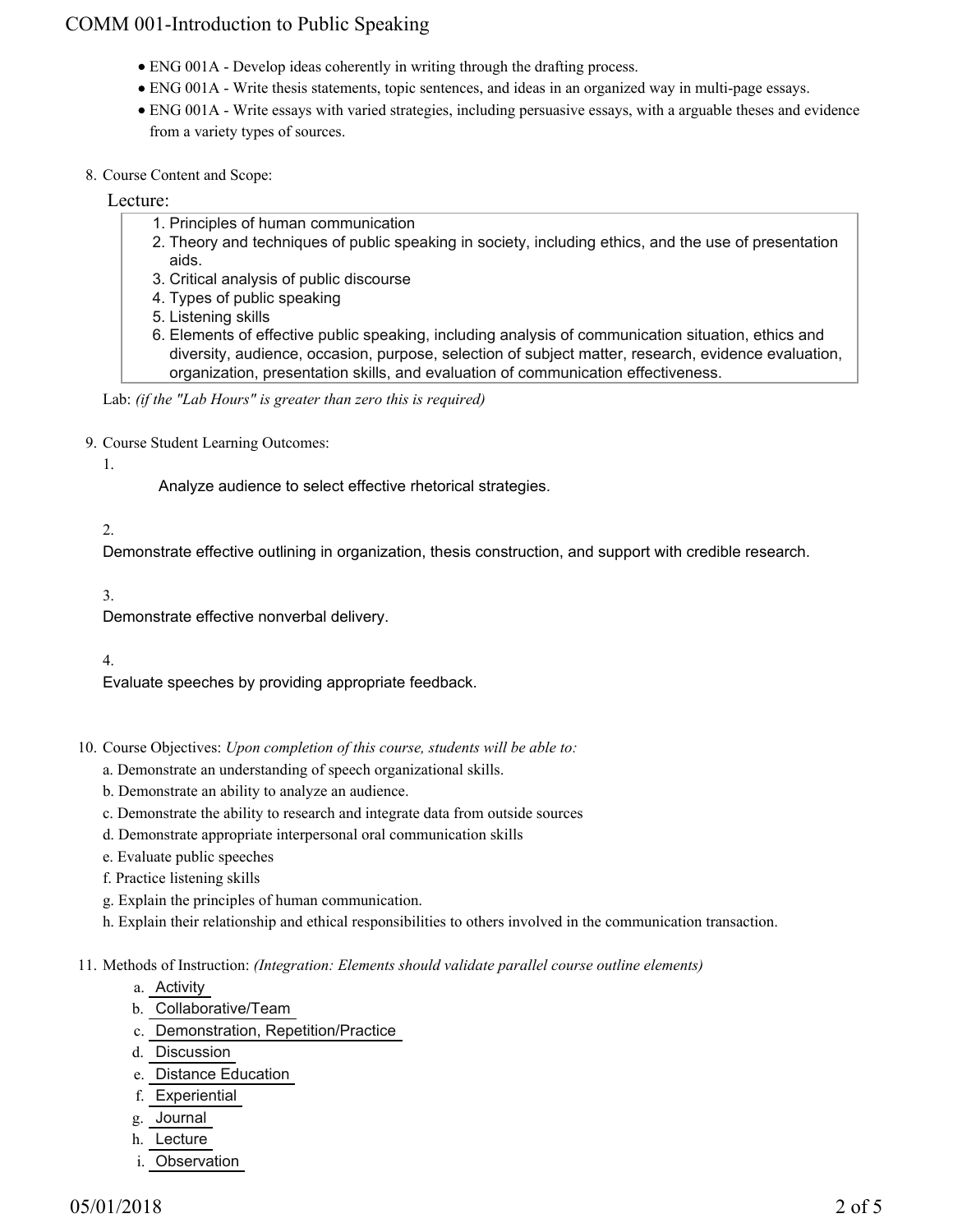## COMM 001-Introduction to Public Speaking

## j. Participation

- k. Supplemental/External Activity
- 12. Assignments: (List samples of specific activities/assignments students are expected to complete both in and outside of class.) In Class Hours: 54.00
	- Outside Class Hours: 108.00
		- a. In-class Assignments
			- 1. Deliver assigned speeches
			- 2. Critique speeches inside class
		- b. Out-of-class Assignments
			- 1. Read textbook
			- 2. Critique speeches outside class
- 13. Methods of Evaluating Student Progress: The student will demonstrate proficiency by:
	- College level or pre-collegiate essays
	- Written homework
	- Critiques
	- Student critiques
	- Guided/unguided journals
	- Term or research papers
	- Presentations/student demonstration observations
	- Group activity participation/observation
	- True/false/multiple choice examinations
	- Mid-term and final evaluations
	- Student participation/contribution
	- Oral and practical examination
	- Other

1. Speech presentations - Minimum of 25 minutes of public speaking in front of a live audience 2. Speech outlines and bibliographies. Outlines are required in the evaluation of speeches; 3. Critiques of speeches;

- 14. Methods of Evaluating: Additional Assessment Information:
- 15. Need/Purpose/Rationale -- All courses must meet one or more CCC missions.
	- CSU GE Area A: Communication in the English Language and Critical Thinking A1 - Oral Communication

PO-GE C4.b - Language & Rationality (Communication & Analytical Thinking)

 Apply logical and critical thinking to solve problems; explain conclusions; and evaluate, support, or critique the thinking of others.

IO - Critical Thinking and Communication

 Compose and present structured texts in a variety of oral and written forms according to purpose, audience, and occasion with implementation of thesis, supporting details and idea development.

 Conduct research, gather and evaluate appropriate information, organize evidence into oral and written presentation, using proper MLA, APA, and other discipline-specific formats to cite sources.

16. Comparable Transfer Course

| <b>University System</b><br>Course Number<br>Campus | <b>Catalog Year</b><br><b>Course Title</b> |
|-----------------------------------------------------|--------------------------------------------|
|-----------------------------------------------------|--------------------------------------------|